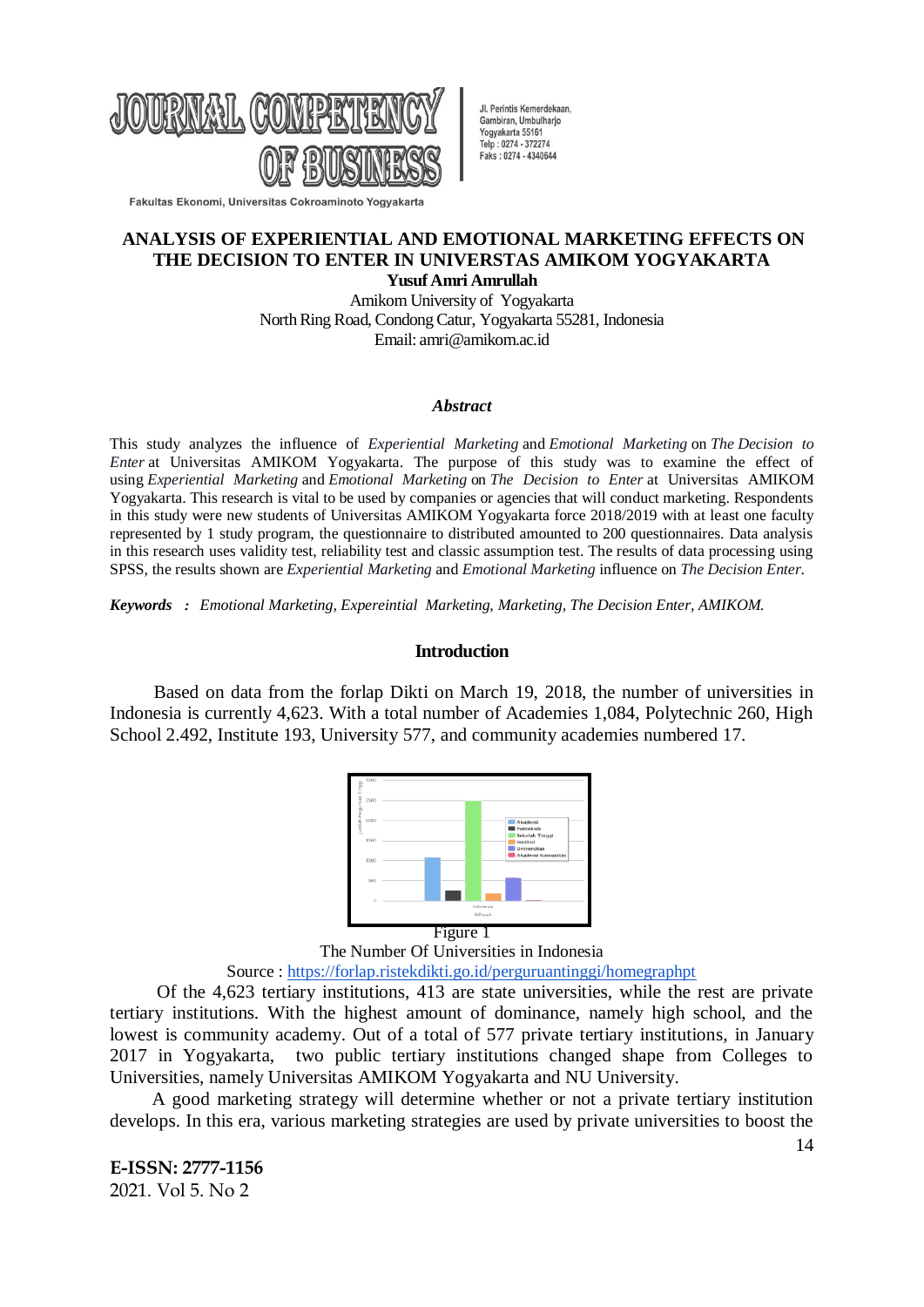number of students who enter, such as participating in educational exhibitions in vocational/high schools throughout Indonesia, distributing pamphlets, brochures, putting up billboards and banners in strategic places in throughout Indonesia. Some of the approaches used by private tertiary institutions are to use their experience to become a competitive private tertiary institution. This approach is called Experiential Marketing, and in addition to Experiential Marketing, there is also marketing by using an emotional approach between companies and consumers so that it stimulates the relationship between company management and consumers, called by the name Emotional Marketing (Rytel in Khuong & Tram 2015: 524).

Research conducted by Erma Sulistyo Rini (2016) with the title "The Effect of Experiential and Emotional Marketing on Customer Loyalty at Stikom Bali." The results of the hypothesis indicate that experiential and emotional marketing simultaneously affect customer loyalty. However, partially emotional marketing variables which have the most significant influence on customer loyalty at STIKOM Bali. Experiential marketing influences customer loyalty; experiential marketing influences purchasing decisions. This evident from research conducted by Cindy Octoria Sindabutar et al. (2016), as well as Emotional Marketing influence on purchasing decisions, even though the results obtained are not too significant.

Partially Emotional marketing influences loyalty, which is shown by research by Rita Kusumadewi et al. (2017). Someone will become a loyal customer if given an emotional experience that leaves a deep impression on themselves even though trust is not too big, and the energy that must be spent is quite large, but having a positive emotional experience is likely to become loyal (Rita Kusumadewi, 2015).

The feel experience indicator in Experiential Marketing is the thing that is most considered by customers. In Emotional Marketing, the essential thing is equity and energy indicators. Customer satisfaction influences on customer loyalty, especially services, by following customer expectations. Customer loyalty is shown by the customer's willingness to tell good things to friends and relatives.

Marketing is a crucial thing done by private universities, especially market segmentation that must be right on target. Based on the data above, researchers are interested in conducting Experiential Marketing and Emotional Marketing research on decisions enter to attending to determine the effect of experiential marketing and emotional marketing on decisions enter in tertiary institutions. Experiential Marketing and Emotional Marketing research that has an influence on decision enter do not currently exist.

### *Experiential Marketing*

Schmitt (1999), Experiential Marketing is a marketing approach using emotions and feelings to consumers by presenting positive things or memorable experiences that ultimately consumers consume and focus on certain products. Three key points are focused on experiential marketing as follows:

- 1.Customer experience. The five senses, heart, mind involved, can be placed products or services between a significant thing in life.
- 2.Consumption Pattern. This analysis can be generated by a relationship that ultimately arises or created a higher joint. Products and services can be directly evaluated as a whole on the usage patterns according to the needs of consumers' lives. Moreover, most importantly, the post-purchase experience is measured in satisfaction and loyalty.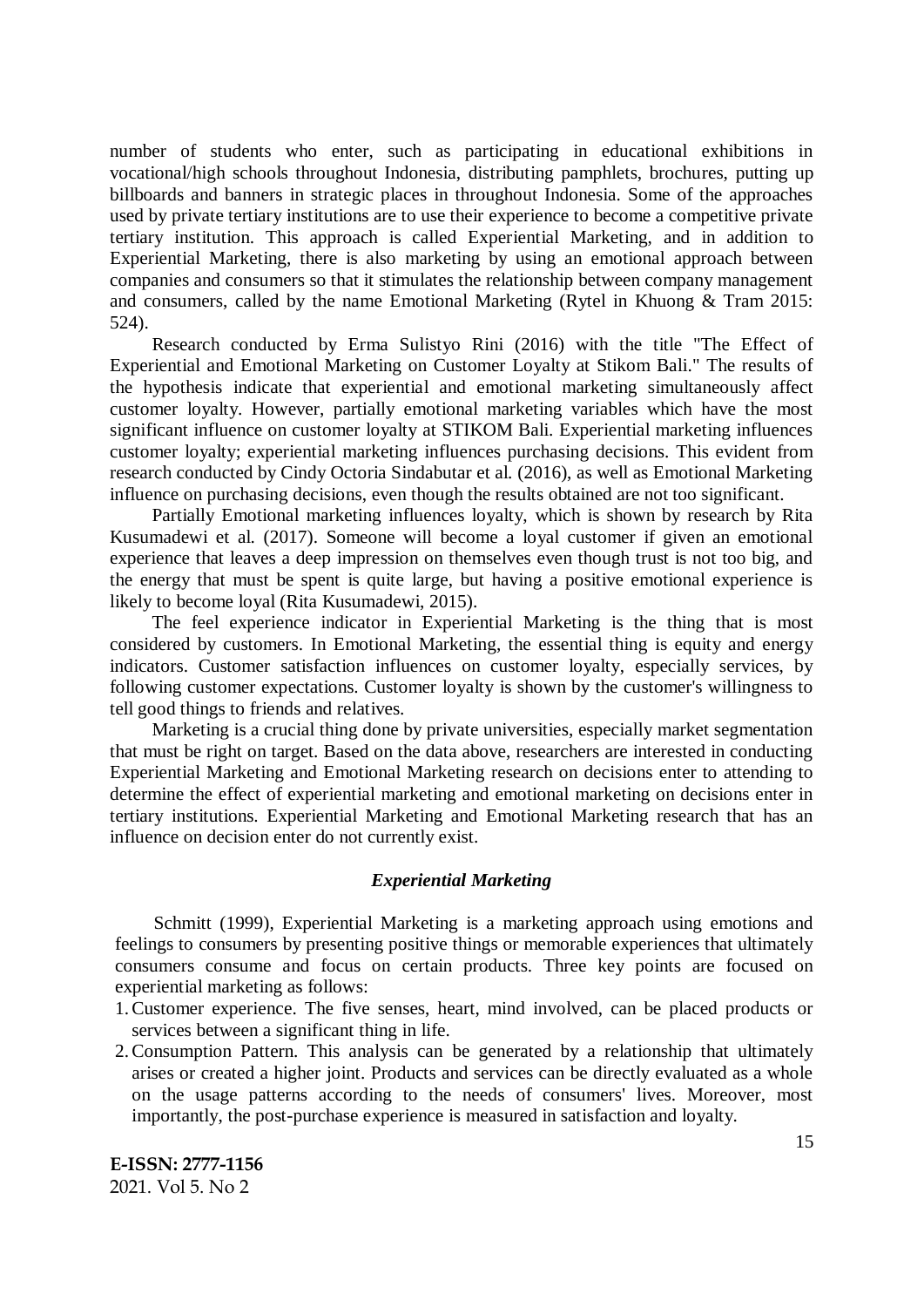3.Rational and emotional decisions. Some or even many decisions were made irrationally. It was founded in experiences that are often used, such as fulfilling imagination satisfaction, pleasure, and happiness. The buyer or customer feels happy at the purchase decision that they do themselves.

## *Emotional Marketing*

Khuong & Tram (2015), Emotional Marketing is a new approach in the world of marketing, Emotional Marketing will foster relationships with companies, making it a vitally essential part of the process of attracting consumer interest.

Eun Joo Park (2012), describe the emotional meaning of emotional values arising from the feelings of the person, where the product or service raises more levels of social value, on the concept of a product that it creates. According to Robinette et al. (2001), said the scope of Emotional Marketing, formed in a model called The Value Star, there are three emotional factors and two rational factors. The 5 factors consist of equity, experience, energy, product, and money. The conclusion of the above explanation, Emotional Marketing has an essential meaning on everyone, and emotions cause differences in views, feelings, and circumstances.



**Figure 2.** The Value Star Source : Robinette dan Brand

The Value Star image shows that people can be influenced by two things in the decision making process, namely rational and emotional. Everyone has different levels of both of these things, and there is a rational dominating or irregular that dominates-both of these influences the decision-making process.

Robinette (2001), said the components of emotional marketing are:

- a. Equity: Equity is about trust. If a brand gets the trust of customers, it will make the foundation of the relationship between the company and the customer loyal.
- b. Experience: Regarding customer relations on the brand. Customer behavior is affected by website visits, store visits, communication, employee services, and loyalty programs, and the use of these products/services. Making a better opportunity on the brand to create a post-purchase impression.
- c. Energy: The desired products and services are easily accessible, do not complicate the community, offer convenience and effectiveness to customers. It is an investment of time and effort by consumers to get a product or service.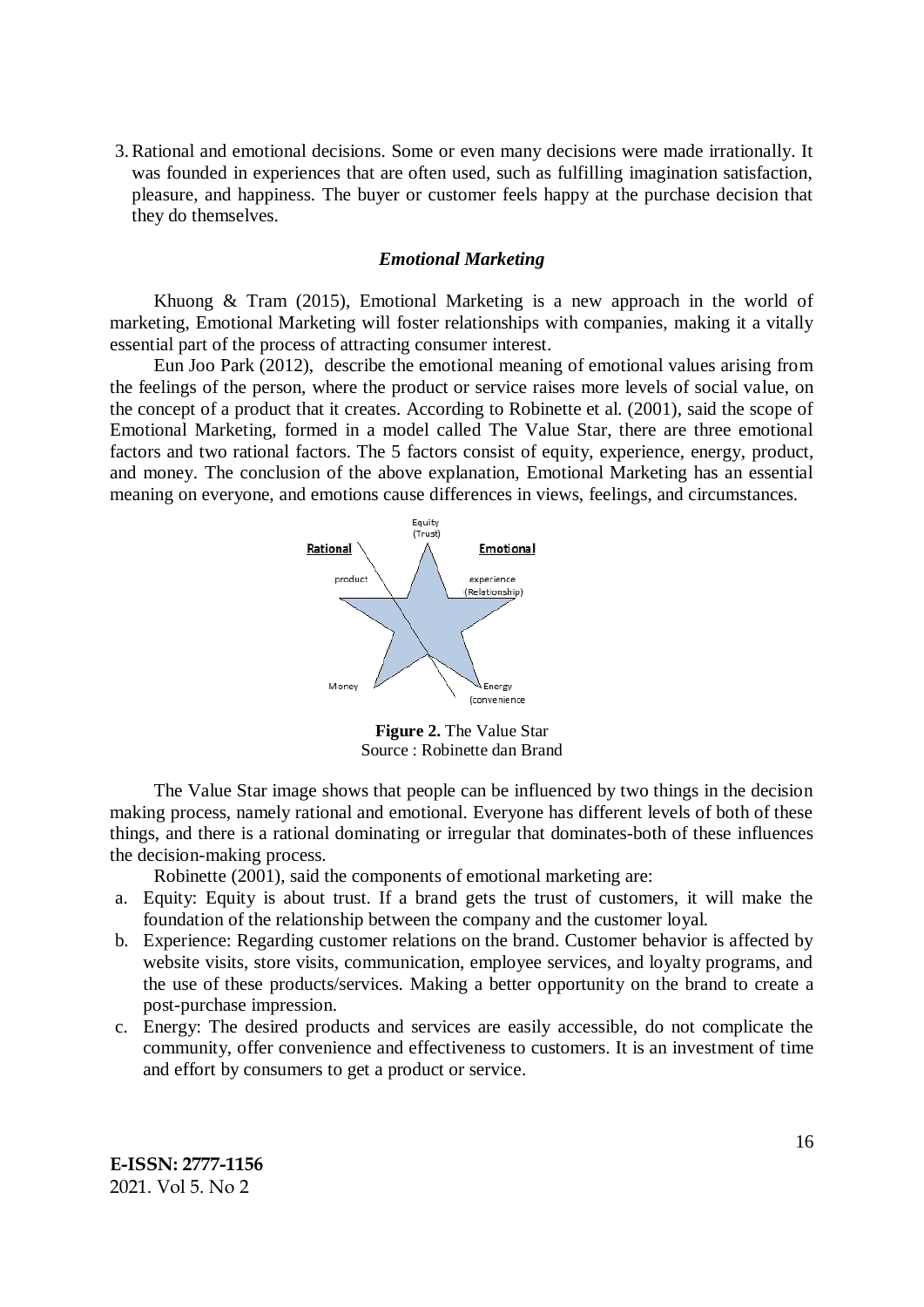Rita Kusumadewi and Intan Lestari proved the research on the Effect of Emotional Marketing and Spiritual Marketing on BSM Savings Customer Loyalty at Syariah Syariah Mandiri Bank KCP Cirebon Siliwangi.

In Rita Kusumadewi's research entitled The Implementation of Emotional Marketing through The Emotional Ice as Forming Customer Loyalty, stated that in emotional marketing there are five types of driving factors that determine a person's decision making, namely:

- 1. Product
- 2. Money
- 3. Equity
- 4. Experience
- 5. Energy.

# **Relationship of Experiential Marketing and Emotional Marketing to The Decision Enter**

Based on the explanation above, the relationship between the two variables and hypothesis can be described like this:



**Figure 3.** Conceptual Framework

The hypotheses of this study are:

First hypothesis

Ho1: Experiential marketing has no significant effect on decision enter

Ha1: Experiential marketing has a significant effect on decision enter

Second hypothesis

- Ho1: Emotional has no significant effect on decision enter
- Ha2: Emotional marketing has a significant effect on decision enter

Third Hypothesis

- Ho3: Experiential marketing and emotional marketing has no significant effect on decision enter
- H13: Experiential marketing and emotional marketing has a significant effect on the decision to enter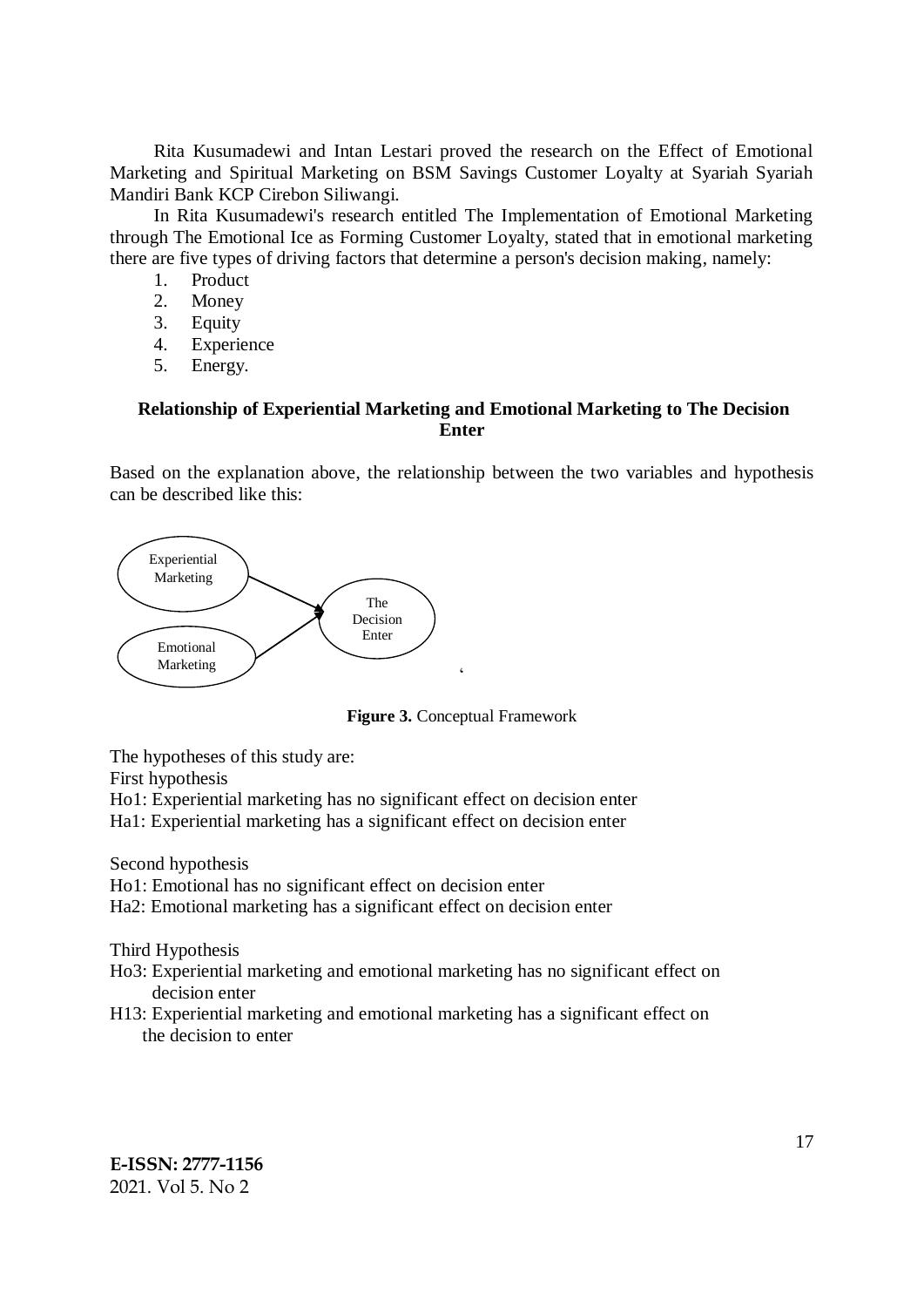#### **Research Methods**

The method of data collection uses purposive sampling, which is a technique for taking data sources based on specific considerations (Sugiono, 2017). Data obtained by distributing questionnaires to students of class 2018/2019 at the University of Amikom Yogyakarta.

Analysis of the data used is explanatory research (analytical research), the variables are Experiential Marketing (X1) and Emotional Marketing (X2) as an independent variable, and Decision of Entry (Y) as an independent variable. The analytical tool used in SPSS 16.00 by conducting a validity test, reliability test, multicollinearity test, normality test, and regression test.

#### **Results and Discussion**

### **Validity Test**

The validity test in this study uses factor analysis with the principle of correlation, and the data is informed to be valid if the values of the loading factor must be higher than 0.5 or> 50%, the value for KMO must be greater than 0.5 or> 50%. If the result of the loading factor is an indicator that is less than 0.5, which means it is invalid, then it is tested again by removing the invalid indicators. Validity test with factor analysis in this study made out for each indicator variable, which is informed out one by one to reduce the risk of correlation of one variable indicator with another variable indicator. The results of the validity test on this research instrument contained many wrong question items, including the Experiential Marketing variable (X1) there were ten invalid questions, namely questions on item number 4, 15, 17, 18, 23, 24, 27, 28, 30 and 31. In the Emotional Marketing variable, there are three invalid questions, namely in item number 2, 3, and 4. All questions in the Decision Entry variable are all valid; the validity test results presented in Table 1 below.

| <b>Validty test</b>                      |                   |                          |               |  |  |
|------------------------------------------|-------------------|--------------------------|---------------|--|--|
| $\bf N$ <sub>0</sub><br><b>Indicator</b> |                   | Loading<br><b>Factor</b> | <b>Result</b> |  |  |
| 1                                        | EXM1              | 0,572                    | Valid         |  |  |
| $\overline{2}$                           | EXM <sub>2</sub>  | 0,606                    | Valid         |  |  |
| 3                                        | EXM3              | 0,605                    | Valid         |  |  |
| $\overline{4}$                           | EXM <sub>5</sub>  | 0,672                    | Valid         |  |  |
| 5                                        | EXM <sub>6</sub>  | 0,693                    | Valid         |  |  |
| 6                                        | EXM7              | 0,715                    | Valid         |  |  |
| 7                                        | EXM8              | 0,675                    | Valid         |  |  |
| 8                                        | EXM9              | 0,665                    | Valid         |  |  |
| 9                                        | EXM <sub>10</sub> | 0,734                    | Valid         |  |  |
| 10                                       | EXM11             | 0,706                    | Valid         |  |  |
| 11                                       | EXM <sub>12</sub> | 0,624                    | Valid         |  |  |
| 12                                       | EXM13             | 0.683                    | Valid         |  |  |
| 13                                       | EXM14             | 0,695                    | Valid         |  |  |

| Table 1     |  |
|-------------|--|
| 'alidty tes |  |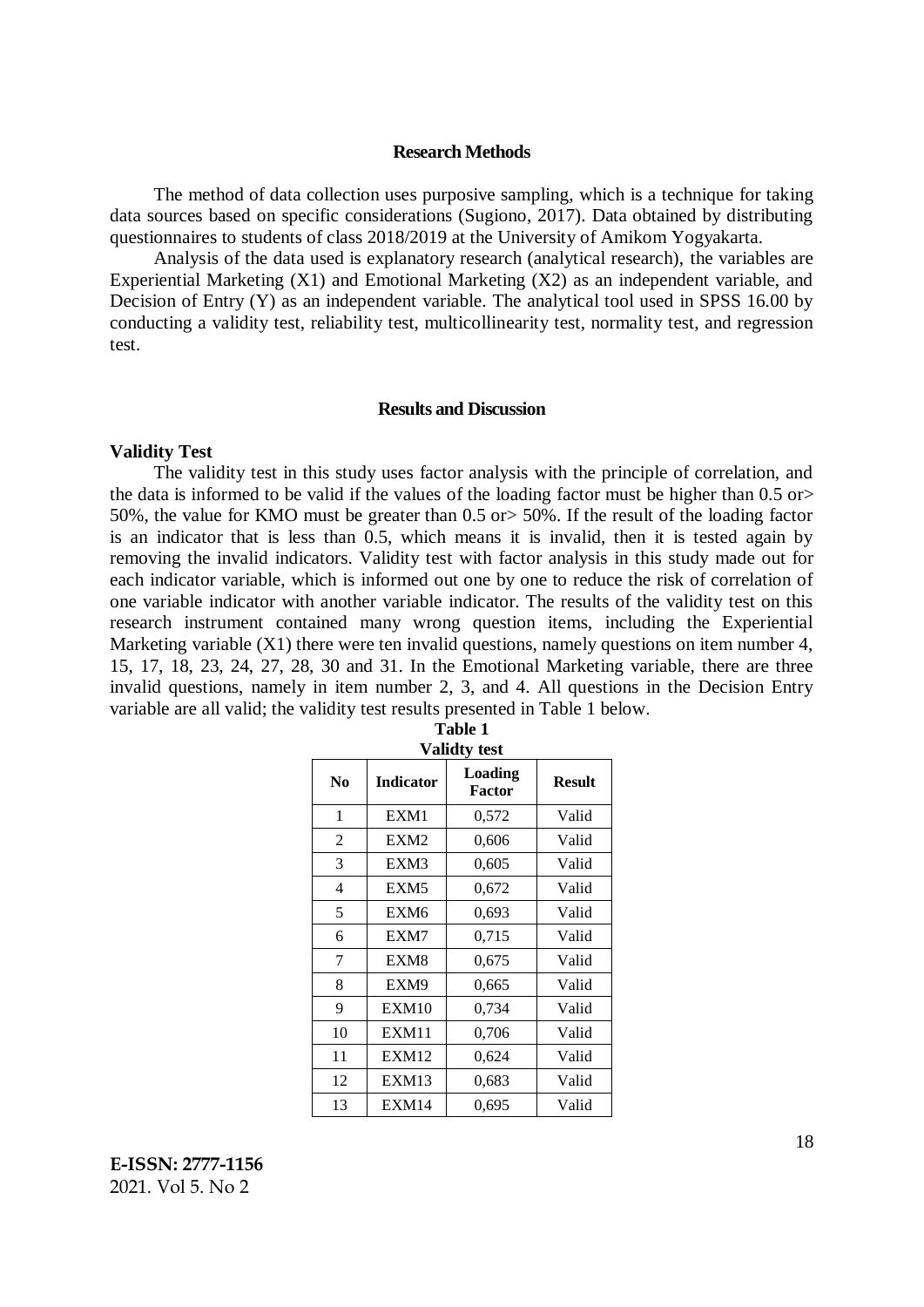| 14 | EXM16           | 0,591 | Valid |
|----|-----------------|-------|-------|
| 15 | EXM19           | 0,777 | Valid |
| 16 | <b>EXM20</b>    | 0,712 | Valid |
| 17 | <b>EXM21</b>    | 0,688 | Valid |
| 18 | <b>EXM22</b>    | 0,514 | Valid |
| 19 | EXM25           | 0,668 | Valid |
| 20 | EXM26           | 0,671 | Valid |
| 21 | <b>EXM27</b>    | 0,591 | Valid |
| 22 | EM1             | 0,539 | Valid |
| 23 | EM <sub>5</sub> | 0,698 | Valid |
| 24 | EM <sub>6</sub> | 0,606 | Valid |
| 25 | EM7             | 0,662 | Valid |
| 26 | EM <sub>8</sub> | 0,548 | Valid |
| 27 | EM9             | 0,72  | Valid |
| 28 | <b>EM10</b>     | 0,693 | Valid |
| 29 | <b>EM11</b>     | 0,697 | Valid |
| 30 | <b>EM12</b>     | 0,734 | Valid |
| 31 | <b>EM13</b>     | 0,739 | Valid |
| 32 | <b>EM14</b>     | 0,678 | Valid |
| 33 | <b>EM15</b>     | 0,545 | Valid |
| 34 | EM16            | 0,685 | Valid |
| 35 | EM17            | 0,706 | Valid |
| 36 | KM1             | 0,576 | Valid |
| 37 | KM <sub>2</sub> | 0,769 | Valid |
| 38 | KM3             | 0,847 | Valid |
| 39 | KM4             | 0,912 | Valid |
| 40 | KM5             | 0,821 | Valid |
| 41 | KM <sub>6</sub> | 0,584 | Valid |

Source: processed primary data

#### Keterangan:

EXM = Experiential Marketing

 $EM = E$ motional Marketing

 $KM = K$ eputusan Masuk

# **Reliability Test**

The reliability test shows the level of freedom of measurement of bias or error (Sekaran, 2006). Measurement reliability indicates the stability and consistency of measurement instruments in measuring concepts. The method used for the reliability test is to calculate the Cronbach's coefficient alpha. Cronbach's alpha coefficient value must be higher than 0.7 or> 70%. The reliability test results in this study are presented in Table 2 as follows.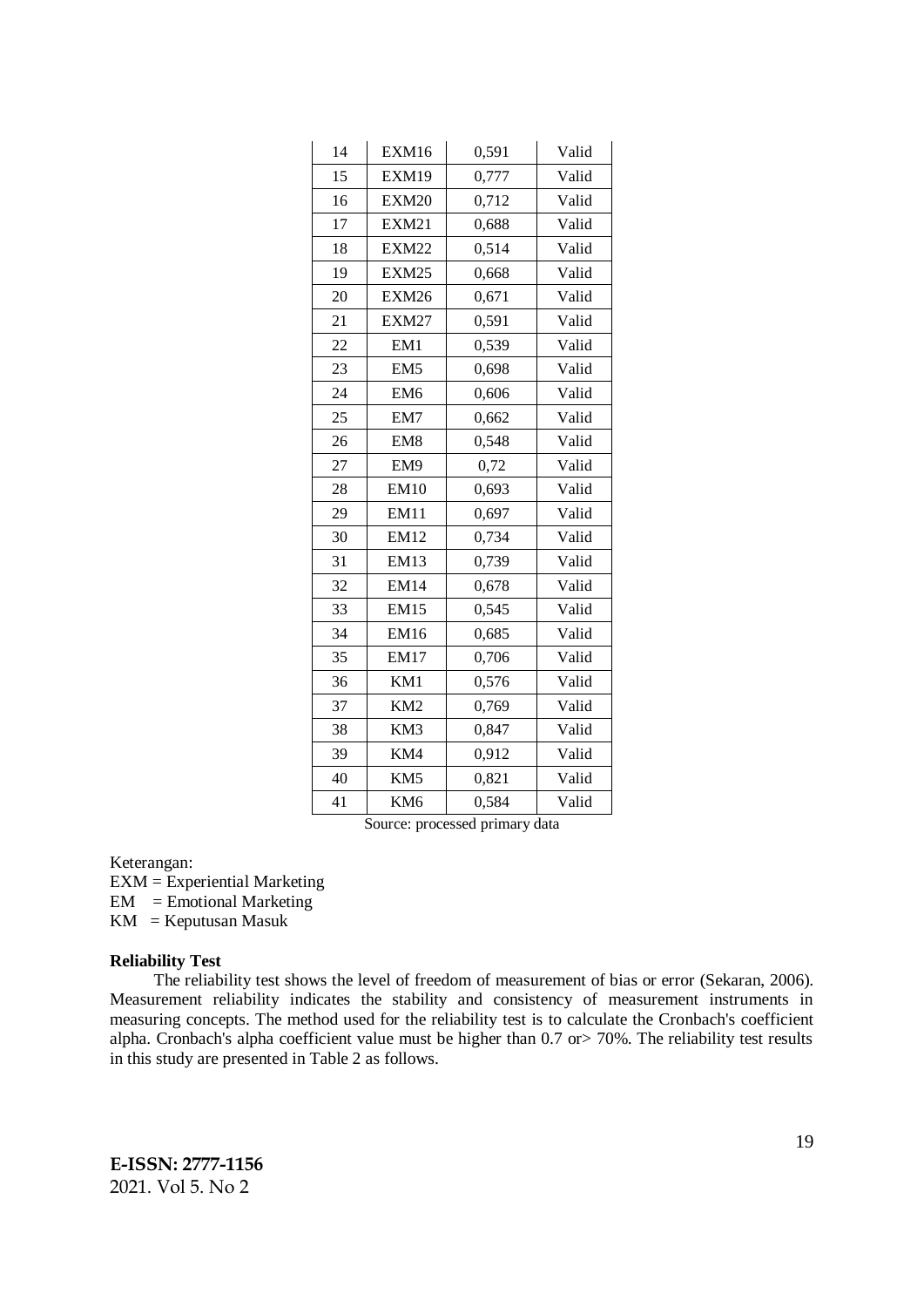| Table 2<br><b>Validity test</b> |                                     |                            |              |  |
|---------------------------------|-------------------------------------|----------------------------|--------------|--|
| N <sub>0</sub>                  | <b>Variabel</b>                     | Cronbach's<br><b>Alpha</b> | <b>Hasil</b> |  |
|                                 | Expriential                         | 0,933                      | Reliabel     |  |
| 2                               | Marketing<br>Emotional<br>Marketing | 0,897                      | Reliabel     |  |
| 3                               | Keputusan Masuk                     | 0,849                      | Reliabel     |  |
| Source: processed primary data  |                                     |                            |              |  |

### **Classic assumption test Normality test**

A normality test was performed to determine the inductive statistics that should be used, namely parametric or nonparametric statistics. The Parametric test can only be done if the population data is normally distributed. The normality test used in this study is the Kolmogorov-Smirnov One-Sample Test. The results of the normality test using the Kolmogorov-Smirnov One-Sample Test are presented in Table 3 as follows:

| Table 3<br><b>Nomalitas test</b> |                            |  |  |
|----------------------------------|----------------------------|--|--|
| Keterangan                       | <b>Nilai Residual (TE)</b> |  |  |
| Jumlah                           | 117                        |  |  |
| Rata-rata                        | .0000000                   |  |  |
| Deviasi<br>Standar               | .24054959                  |  |  |
| Nilai Absolut                    | .086                       |  |  |
| Positif                          | .086                       |  |  |
| Negatif                          | -.066                      |  |  |
| Uji Satistik                     | .933                       |  |  |
| Signifikan                       | .349                       |  |  |

Source: processed primary data

Based on Table 3 for the normality test using the Kolmogorov-Smirnov One-Sample Test, it is known that a significant value of 0.349 is higher than 0.05. Therefore it can be concluded that the data tested in this study normally distributed.

## **Multicollinearity Test**

Ghozali (2006) defines multicollinearity as a situation where there is a correlation of independent variables between one and the other. The presence or absence of multicollinearity between independent variables can be seen from the value of tolerance and the opposite of the variance inflation factor (VIF). Both of these measurements indicate that another independent variable explains by other independent variables. Tolerance measures the variability of selected independent variables not explained by other independent variables. The cutoff value that shows the absence of multicollinearity is a tolerance value of more than 0.10 or equal to a VIF value of less than 10 (Ghozali, 2006). The results of the multicollinearity test are presented in Table 4 as follows: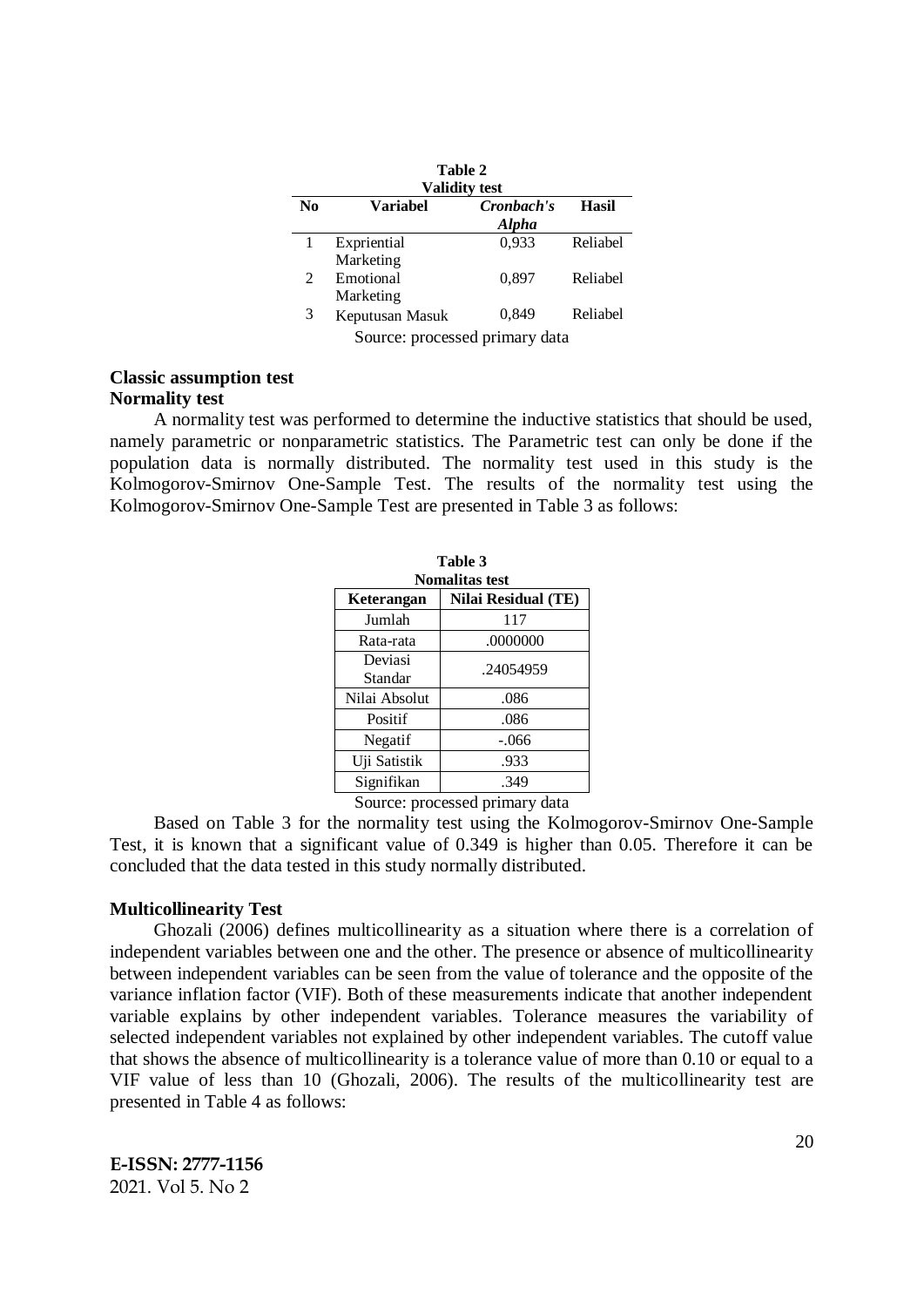| Table 4<br><b>Multikolinierity Test</b> |                           |                                |       |  |
|-----------------------------------------|---------------------------|--------------------------------|-------|--|
| Model                                   |                           | <b>Collinearity Statistics</b> |       |  |
|                                         |                           | Tolerance                      | VIF   |  |
|                                         | (Constant)                |                                |       |  |
|                                         | Experiential<br>Marketing | .480                           | 2.452 |  |
|                                         | Emotional<br>Marketing    | .480                           | 2.452 |  |

Source: processed primary data

Based on Table 4 on the multicollinearity test using tolerance and VIF values, it is known that the value of each independent variable has a tolerance value  $> 0.1$  and a VIF value  $< 10$  so that there are no symptoms of multicollinearity on each independent variable.

# **Heteroscedasticity Test**

The heteroscedasticity test aims to determine whether, in the regression model, there is an unequal variance from the residuals of one observation to another. If the variance from one observation, residual data to another observation is fixed, then this is called homoscedasticity and, if different, is called heteroscedasticity. A good regression model is homoscedasticity, or heteroscedasticity does not occur (Ghozali, 2011).

Glejser test can be used to see whether there are indications of variance in residual variance between observations. Glejser Test is done by regressing the absolute value of residuals on the independent variables. The significance value indicates indications of heteroscedasticity. If the significance value of the independent variable is smaller than the level of significance ( $\alpha$ ) specified (0.05), then heteroscedasticity occurs. However, if the significance value of the independent variable is higher than the level of significance  $(\alpha)$ specified (0.05), then heteroscedasticity does not occur. Heteroscedasticity test results are presented in Table 5 as follows:

| Table 5<br>Heteroskedastisitas Test |                            |       |  |  |
|-------------------------------------|----------------------------|-------|--|--|
|                                     | Model                      | Sig.  |  |  |
|                                     | (Constant)                 |       |  |  |
|                                     | Experiential<br>Marketing  | 0,490 |  |  |
|                                     | <b>Emotional Marketing</b> | 0,680 |  |  |

Source: processed primary data

Based on Table 5 on the Heteroscedasticity test, it is known that the sig value of each independent variable> 0.05 so that both data do not occur heteroscedasticity symptoms. Therefore the research data is free from the classic assumption test and can be continued for hypothesis testing. Itis also showed by the picture of heteroscedasticity test results in the figure 4 below: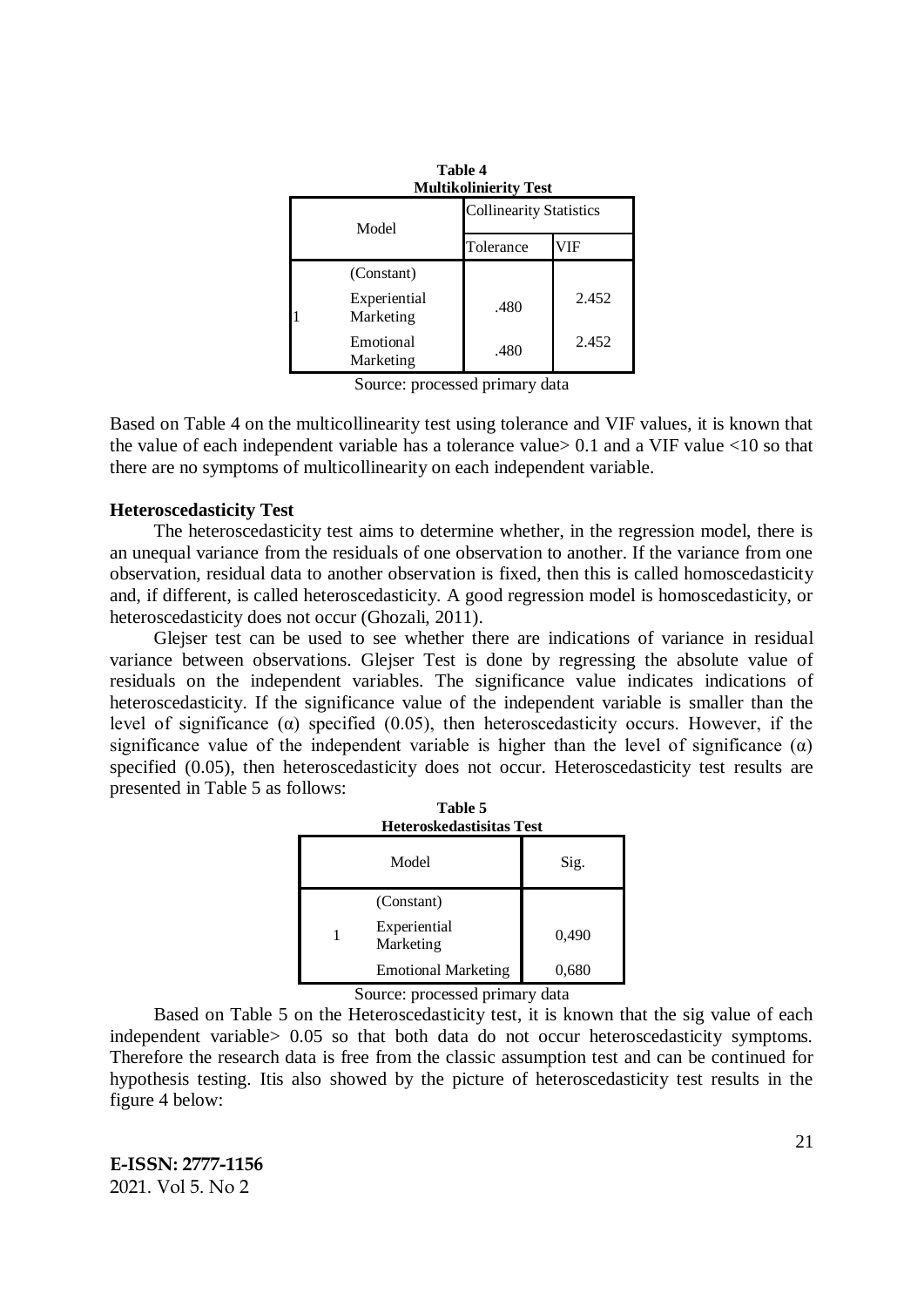

**Figure 4.** Hesterokedastisity test

In Figure 4 above it is shown that there is no heteroscedasticity, with the points showing unclear or widespread patterns.

| <b>Table 6</b><br><b>Descriptive statistics</b> |                          |  |  |
|-------------------------------------------------|--------------------------|--|--|
| Keterangan                                      | <b>Total</b>             |  |  |
| <b>Jenis Kelamin</b>                            |                          |  |  |
| Laki-laki                                       | 80                       |  |  |
| Perempuan                                       | 37                       |  |  |
| <b>Total</b>                                    | 117                      |  |  |
| <b>Usia</b>                                     |                          |  |  |
| 17 tahun                                        | 6                        |  |  |
| 18 tahun                                        | 64                       |  |  |
| 19 tahun                                        | 27                       |  |  |
| 20 tahun                                        | 11                       |  |  |
| 21 tahun                                        | 6                        |  |  |
| 22 tahun                                        | 1                        |  |  |
| 23 tahun                                        | $\overline{2}$           |  |  |
| Total                                           | 117                      |  |  |
| <b>Asal Daerah</b>                              |                          |  |  |
| Jawa                                            | 70                       |  |  |
| Maluku                                          | 4                        |  |  |
| Nusa Tenggara                                   | 6                        |  |  |
| Sumatera                                        | 17                       |  |  |
| Kalimantan                                      | 11                       |  |  |
| Papua                                           | 5                        |  |  |
| Sulawesi                                        | $\overline{\mathcal{A}}$ |  |  |
| <b>Total</b>                                    | 117                      |  |  |
| <b>Jurusan</b>                                  |                          |  |  |
| Ilmu Komunikasi                                 | 54                       |  |  |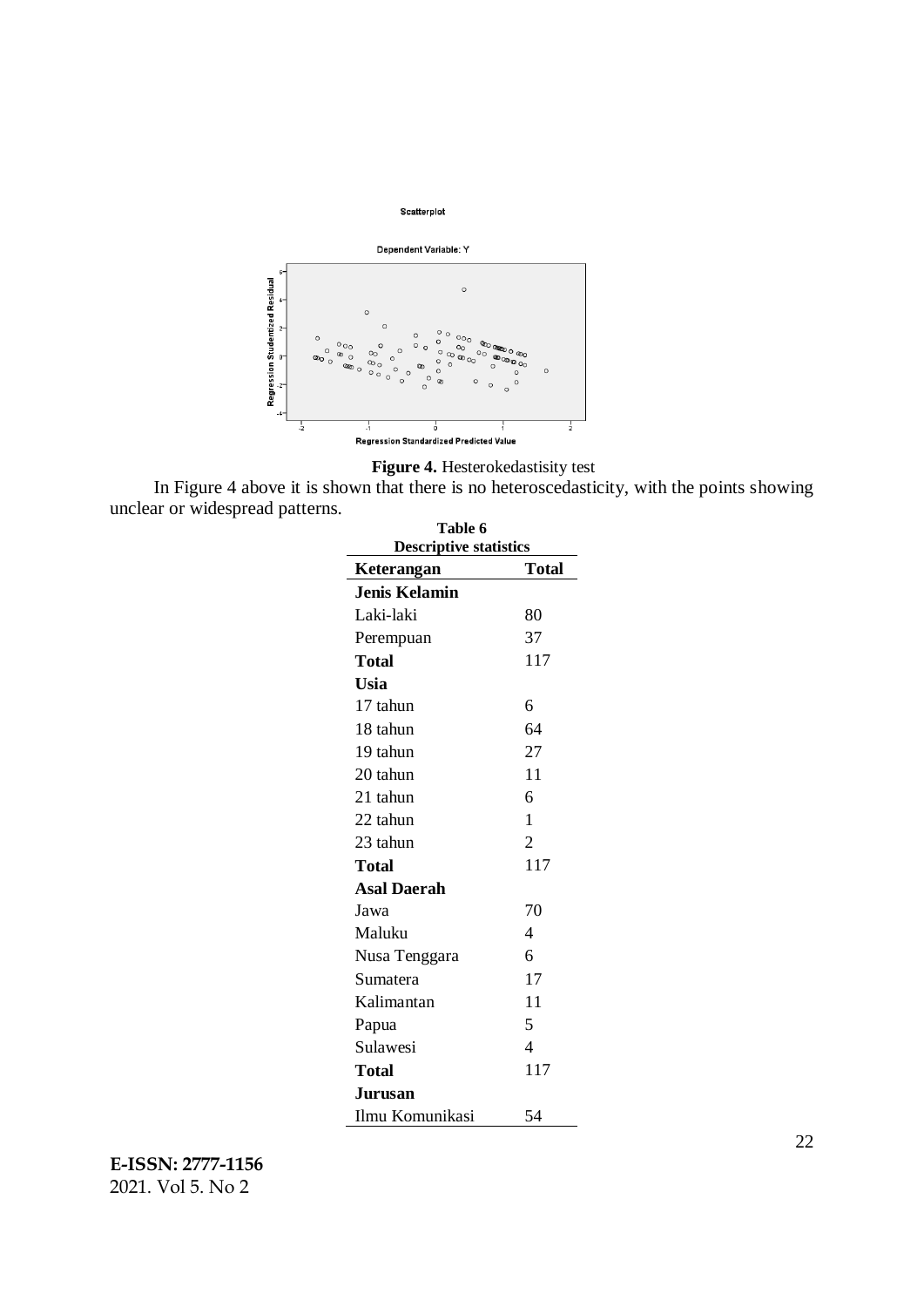| Kewirausahaan                  | $\mathcal{D}_{\cdot}$ |
|--------------------------------|-----------------------|
| Ekonomi                        | 8                     |
| Tekkom                         | 51                    |
| Geografi                       | $\mathcal{D}$         |
| <b>Total</b>                   | 117                   |
| Source: processed primary data |                       |

Based on table 6 above the sample obtained as many as 117 respondents, over 117 respondents showed as many as 80 male respondents and 37 female respondents. The age of most respondents is at the age of 18, as many as 64 people. The most respondent majors were Communication Studies with 54 new generation students. All questionnaires were 2018/2019 students or new students entering semester 1.

### **Regresi test Table 7 Regresi Test Model Summary<sup>b</sup>**

| плочен винний у |       |          |        |                                          |  |  |
|-----------------|-------|----------|--------|------------------------------------------|--|--|
| Mode            | R     | R Square | Square | Adjusted R Std. Error of<br>the Estimate |  |  |
|                 | .789a | .622     | .615   | .243                                     |  |  |

Source: processed primary data

Based on Table 7, by reading the summary model, it can be seen that other variables influence the Adjusted R Square value of 0.622 means that the Experiential Marketing and Emotional Marketing variables influence the Admission Decision at Universitas Amikom Yogyakarta by 0.622 or 62.2% and the rest 0.378 or 37.8%.

|   | <b>Table 8</b><br><b>Coefficients</b><br>Coefficients <sup>a</sup> |                                |              |                                      |            |      |  |  |
|---|--------------------------------------------------------------------|--------------------------------|--------------|--------------------------------------|------------|------|--|--|
|   |                                                                    | Unstandardized<br>Coefficients |              | Standard<br>ized<br>Coeffici<br>ents |            |      |  |  |
|   | Std.<br>Model<br>B<br>Error                                        |                                | <b>B</b> eta | t                                    | Sig.       |      |  |  |
| 1 | (Const<br>ant)                                                     | .062                           | .114         |                                      | .545       | .587 |  |  |
|   | X <sub>1</sub>                                                     | .204                           | .105         |                                      | .175 1.943 | .054 |  |  |
|   | X <sub>2</sub>                                                     | .756                           | .106         |                                      | .646 7.160 | .000 |  |  |

Source: processed primary data

Based on Table 8 above, it is known that the sig value for X1 (Experiential Marketing) is  $0.054$  < 0.1 so that the hypothesis in this study is accepted, then X1 (Experiential Marketing) influences Y (Entrance Decision) at Universitas AMIKOM Yogyakarta In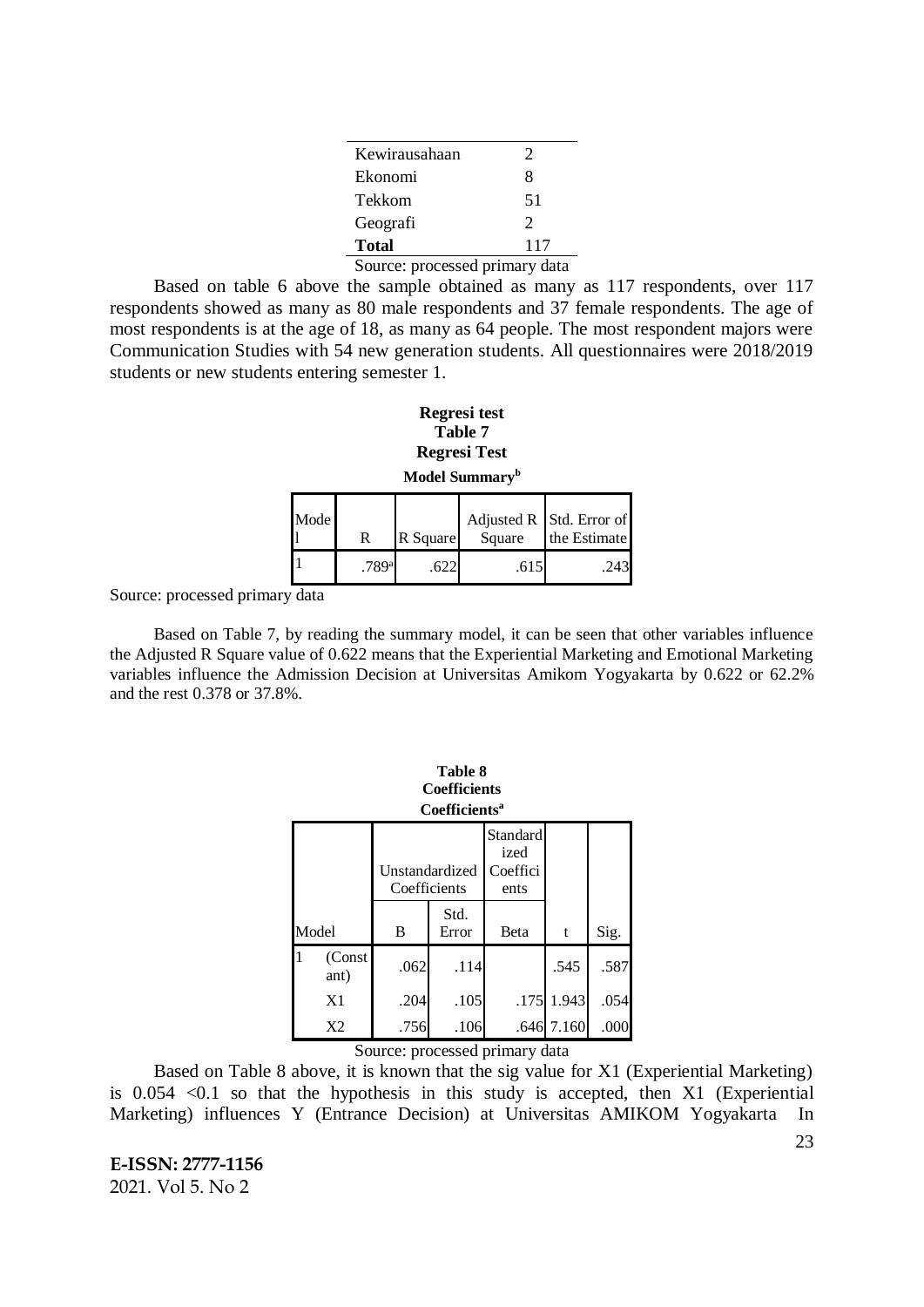Variable X2 (Emotional Marketing), the value of sig is  $0.000 \le 0.01$  so that the hypothesis in this study is accepted, then X1 (Emotional Marketing) influences Y (Admission Decision) at Universitas AMIKOM Yogyakarta

This is because, in the marketing process of AMIKOM Yogyakarta University, it was carried out massively in one year. It was starting from receiving visits every month by vocational/high school / MA from all over Indonesia, watching movies together in theaters owned by universities. They were distributing brochures after the activities of state university entrance examinations throughout Indonesia. Receiving visits by kindergarten students, for observation and watching films at Universitas AMIKOM Yogyakarta . Also friendly service conditions and by international and national standards.

|                                                         | Table 9<br><b>ANOVA</b><br><b>ANOVA</b> <sup>b</sup> |        |                |       |       |                   |  |  |
|---------------------------------------------------------|------------------------------------------------------|--------|----------------|-------|-------|-------------------|--|--|
| Mean<br>Sum of<br>Model<br>df<br>F<br>Square<br>Squares |                                                      |        |                |       | Sig.  |                   |  |  |
|                                                         | Regressi<br>on                                       | 11.038 | $\overline{c}$ | 5.519 | 93.73 | .000 <sup>a</sup> |  |  |
|                                                         | Residua                                              | 6.712  | 114            | .059  |       |                   |  |  |
|                                                         | Total                                                | 17.750 | 116            |       |       |                   |  |  |

Source: Primary data processed

It can be seen in Table 9 above that the sig value of  $0.000 \le 0.01$  so that hypothesis 3 in this study is accepted. Therefore Experiential Marketing and Emotional Marketing simultaneously influence the Admission Decision at Universitas Amikom Yogyakarta.

### **Discusion**

Experiential Marketing (X1) and Emotional Marketing (X2) have a direct and significant influence on Entry Decisions (Y). This study supports the results of research conducted by Cindy Octoria Sidabutar, et al. (2016), entitled The Effect of Experiential Marketing and Emotional Marketing on Purchasing Decisions, (Consumer Survey of Nike Shoes in Indonesia and Malaysia) ". The results of this analysis found that there is a significant influence between the Experiential Marketing variable on the Purchasing Decision, and also on the Emotional Marketing variable on the Purchasing Decision.

In the research of Rita Kusumadewi (2015), with the title "Implementation of Emotional Marketing through The Emotional Ice as Forming Customer Loyalty." The results showed that of the three E factors that most influence a customer to become a loyal customer is Experience. In other words, someone will become a loyal customer if given an emotional experience that leaves a deep impression on themselves. Although trust is not too big and the energy that must be expended is big enough. However, having a positive emotional experience, it is likely that they will become loyal customers. While in a study conducted by Irene Susilo and Hatane Semuel (2015), it was entitled "Analysis of the Effects of Emotional Marketing on Purchase Intention Through Brand Awareness on Dove Personal Care Products in Surabaya." The results of the research prove that the emotional marketing conducted by Dove has a direct influence on brand awareness and purchase intention. However, it is different from brand awareness that does not directly affect Purchase Intention.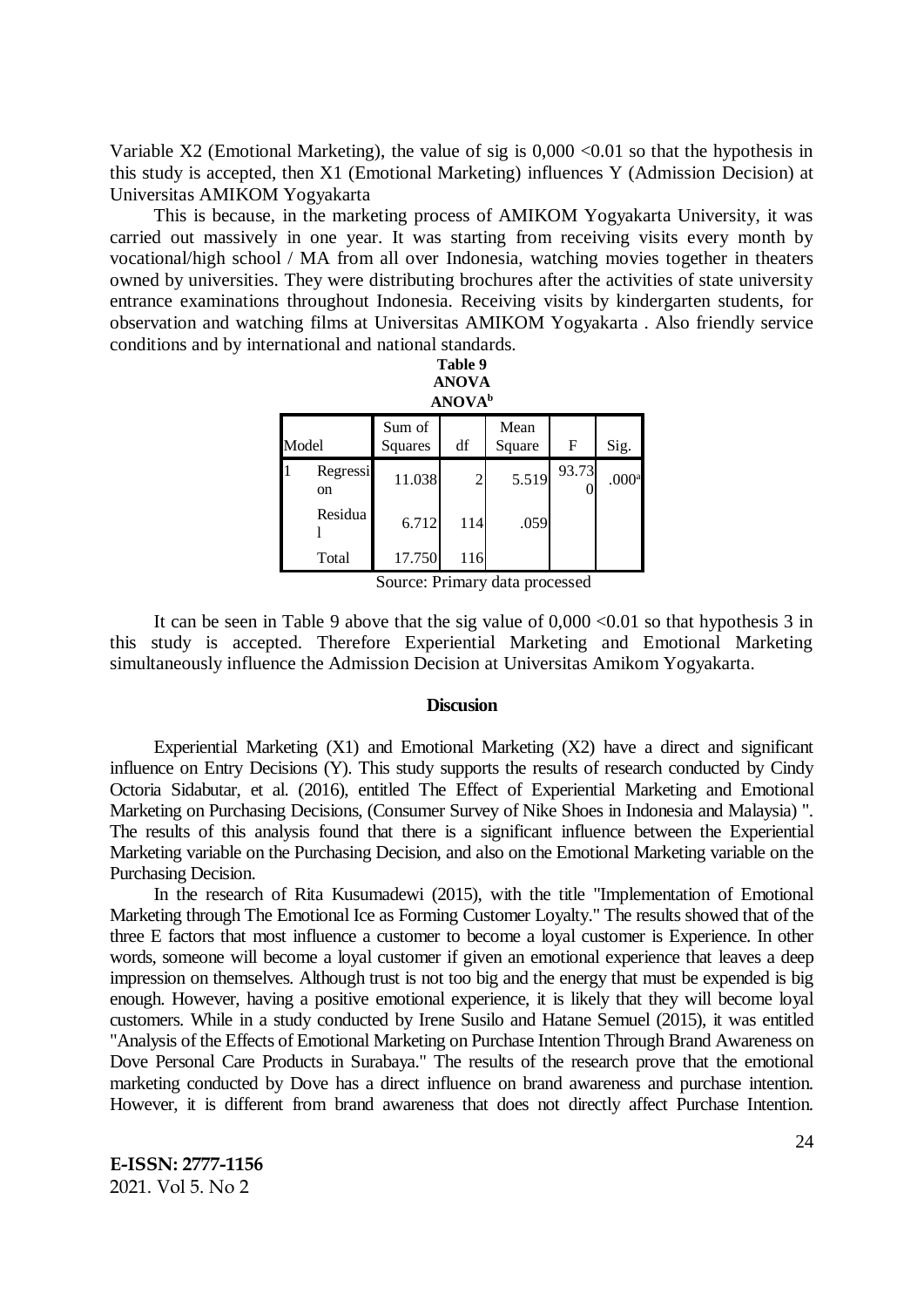Research conducted by Wayan Febri Astari and Komang Agus Satria Pramudana (2016) with the title "The Role of Experiential Value in Mediating the Effect of Experiential Marketing on Repurchase Intention." The analysis shows that experiential marketing has a positive and significant effect on the experiential value and repurchase intention. Besides, an experiential value can mediate the effect of experiential marketing on repurchase intention significantly.

For research Tias A. Indarwati Monika Tiarawati (2015) with the title "Marketing Strategies Through Experience and Emotional Marketing Against Customer Satisfaction and Loyalty at J.Co Donuts & Caffee Surabaya". Hypothesis Test Results show that Experiential marketing influences customer satisfaction and customer loyalty. Feel experience indicators are things that are considered by customers. Emotion marketing influences customer satisfaction and customer loyalty, equity and energy indicators receive the most attention from customers. Customer satisfaction has an influence on customer loyalty, especially services in accordance with customer expectations. Customer loyalty is shown by the willingness of customers to tell good things to friends and relatives.

### **Conclusion**

The results of this study indicate that Experiential Marketing and Emotional marketing have a significant effect on admission decisions. However, emotional marketing has a more significant influence on experiential decisions on admission at AMIKOM Yogyakarta University, which means that the marketing process of AMIKOM Yogyakarta University impresses the minds of students, so they finally decide to enter. It can be concluded that the emotional capacity of students at the University of AMIKOM Yogyakarta dominates the decision to enter; it is because the marketing process is quite familiar with the feelings of prospective students.

#### **References**

- Astari, Wayan Febri dan Komang Agus Satria Pramudana. (2016). *Peran Experiential Value Dalam Memediasi Pengaruh Experiential Marketing Terhadap Repurchase Intention. Jurnal Manajemen, Strategi Bisnis dan Kewirausahaan.* Vol. 10, No. 1, Februari 2016
- Barlow, Janelle & Maul, Dianna. 2010. Emotional Value: Creating Strong Bonds with Your Customers. United States: Berrett-Koehler Publisher.
- Ghozali, Imam. 2006. Aplikasi Analisis Multivariate dengan Program SPSS (Edisi Ke 4). Semarang:Badan Penerbit Universitas Diponegoro.
- Ghozali, Imam. 2011. Aplikasi Analisis Multivariat Dengan Program SPSS. Semarang : Badan Penerbit Universitas Diponegoro

HTTPS://forlap.ristekdikti.go.id/perguruantinggi/homegraphpt

- Indarwati, Tias A. dan Monika Tiarawati. 2015. Strategi Pemasaran Melalui *Experience* Dan *Emotional Marketing* Terhadap Kepuasan Dan Loyalitas Pelanggan Di J.Co Donuts & Caffee Surabaya. *Journal of Research in Economics and Managemen.* Vol. 15. No. 1.
- Khuong, Mai Ngoc., Tram, Vu Ngoc Bich. 2015. The Effects of Emotional Marketing on Consumer Product Perception, Brand Awareness and Purchase Decision - A Study in Ho Chi Minh City, Vietnam. Journal of Economics, Business and Management. 3 (5) 524 530.